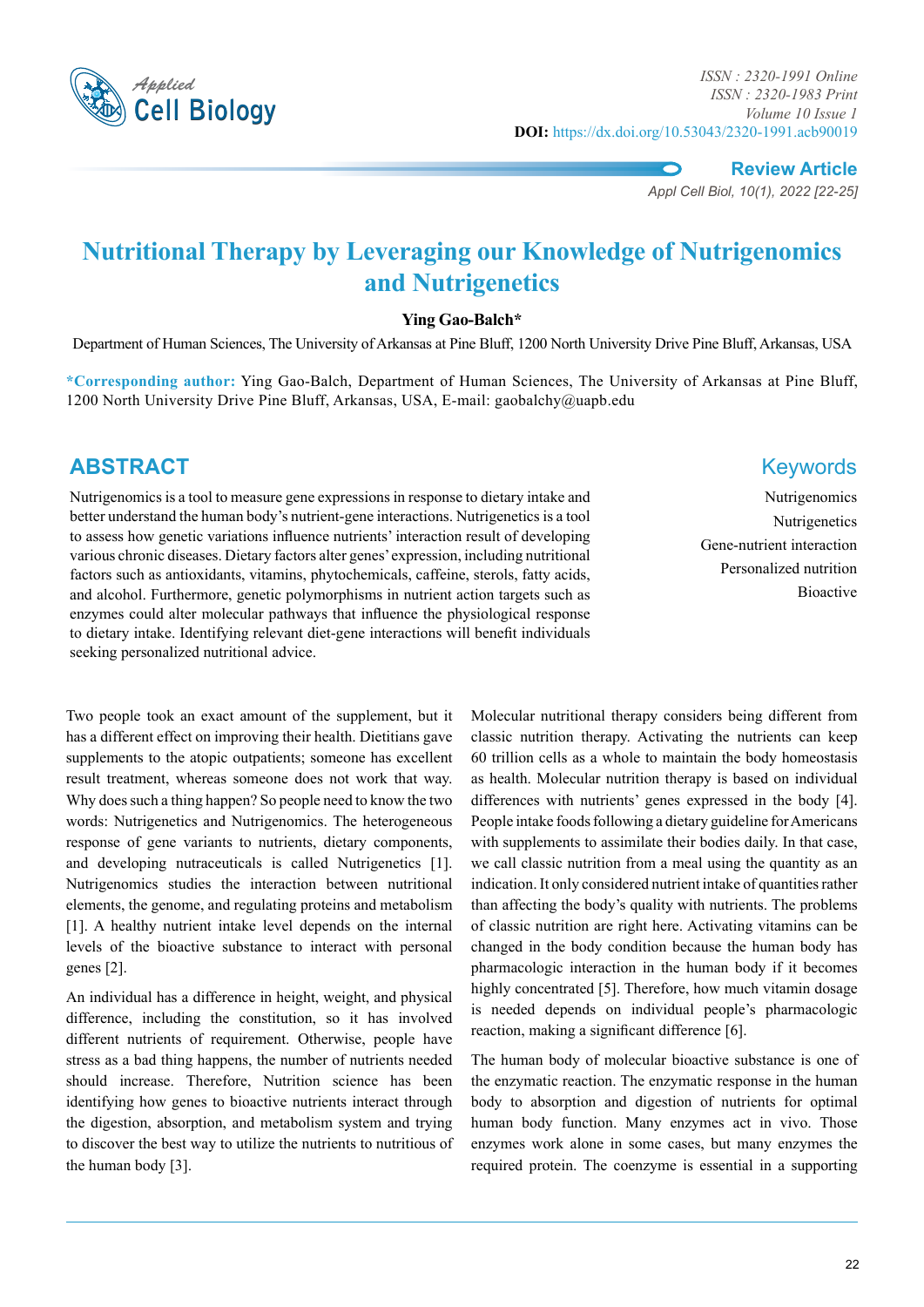#### **Review Article**

factor [7]. There are a series of chemical reactions in the body. For example, glycolysis leads to pyruvic acid and lactic acid from glucose.

The enzymatic reaction is complicated, but it is essential to explaining molecular nutrition concepts. Coenzyme (vitamins) must bind to the substrate (protein) so that enzymatic reaction happens. However, the supplement's effect makes a big difference to this coupling efficiency in an individual, leading to significant individual differences in vitamins required. That is the mean of an affinity, and it is coupling efficiency [8]. The difference between people has a different affinity; people have a one-time to around 100 times. In other words, some people take one dosage is enough, but others may need to take 100 times to effect. In addition, the required amount of the nutrient varies due to the human body of condition in the same individuals. Generally, the quantity of the necessary nutrient is significantly different when comparing little stress lived an everyday life, the athlete activating all day and working intensely. So then, the critical thing is to adjust to the nutrient needs to meet nourishment requirements.

A short while ago, we mention two words: Nutrigenomics and Nutrigenetics. Sciences completed to identify and map out a human gene in the human genetic code between 1990 and 2003 [9]. The achievement brings up all of the fields of scientific research opened up. Nutrigenetics and nutrigenomics are the two fields to benefit from that.

Nutrigenomics enables measuring the needs of nutrients, supplements, and bioactive food compounds for individuals most effectively and determining what works for each genetic type. Nevertheless, it is a quantitative analysis of their diets' gene expression [10]. Studies have shown the beneficial effects of nutrients and bioactive food compounds due to the regulation of gene expressions. For example, consuming a Mediterranean diet reduces the expression of genes inflammation and oxidative stress proteins [11]. Also, high intakes of monounsaturated fatty acids are associated with a low expression of genes involved in inflammation [12]. Moreover, taking eicosapentaenoic acid and α-lipoic acid supplements is associated with increasing fatty acid-oxidizing genes and decreased lipo-genic proinflammatory genes [13].

In contrast, high-protein diets prevent and reverse nonalcoholic fatty liver disease (NAFLD) by modulating genes involved in the liver lipid metabolism system [14]. In addition, the bioactive food of green tea, theaflavin (black tea), sulforaphane (cruciferous vegetables), resveratrol (grapes and red wine), curcumin (turmeric), genistein(soybean), and several apple polyphenols of compounds contributed to gene expression as an anti-oxidation bioactive substance in the human body

[15]. Thus, epigallocatechin-3-gallate, theaflavin, curcumin, sulforaphane, and genistein have anticancer properties by decreasing tumor-promoting genes [16]. Nutrigenomics gave a tool for quantitative analysis of gene expressions of interactive efficiency between genes and bioactive foods.

Researchers have identified the effect of different dietary factors on gene expression profiles related to disease susceptibilities. For example, high-fat diets, especially rich in saturated fatty acids, have induced gene expression profiles related to inflammation. On the other hand, low-protein diets enhanced hepatic gluconeogenic gene expression with subsequent glucose intolerance [17]. Furthermore, chromium deficiency to a role in T2DM pathogenesis [18], whereas depriving selenium [19], vitamin B 12, and vitamin A could increase cardiovascular disease (CVD) susceptibility to proinflammatory and lipogenic genes [20].

On the other hand, Nutrigenetics looks at the relationships between genes, nutrients, and how an individual's health is affected. It determines how personalized nutrition fits its nutrients and calorie intake. Nutrigenetic studies identify genetic variants associated with disease susceptibility through interaction with dietary nutrients. Nutrients and genome interaction cause disease is not new. For example, an inappropriate diet with individual genotype could be a risk factor for genetic illness; single nucleotide polymorphisms (SNPs) in the vitamin D receptor (VDR) genes, which affect vitamin D availability, it associated with osteoporosis in postmenopausal women with low calcium intakes [21].

Moreover, SNPs in genes encoding lipid proteins such as Apolipoprotein A1 (APOA1) conferred a higher risk of metabolic syndrome in people with a western dietary pattern [22]. Likewise, a genetic variant in the cytochrome P450 family one subfamily a member 2 (CYP1A2) gene was concerned about an increased risk of hypertension and CVD [23]. Furthermore, metabolic disorders are other genetic variations to diet, such as Phenylketonuria (PKU), defects associated with long-chain fatty acid oxidation with iron Absorption (hemochromatosis).

Additionally, genetic risk scores (GRS) have examined the cumulative effect of SNPs on diet interactions and disease susceptibility. Significant obesity GRS interactions with saturated fat, sugar-sweetened beverages, and fried food concern BMI and obesity [24]. For example, it showed that gene-based personalized nutrition targeting the apolipoprotein E (APOE) gene was more effective in reducing saturated fat intake than standard dietary advice [22]. Furthermore, angiotensin I converting enzyme (ACE) genotype for personalized nutrition resulted in more significant sodium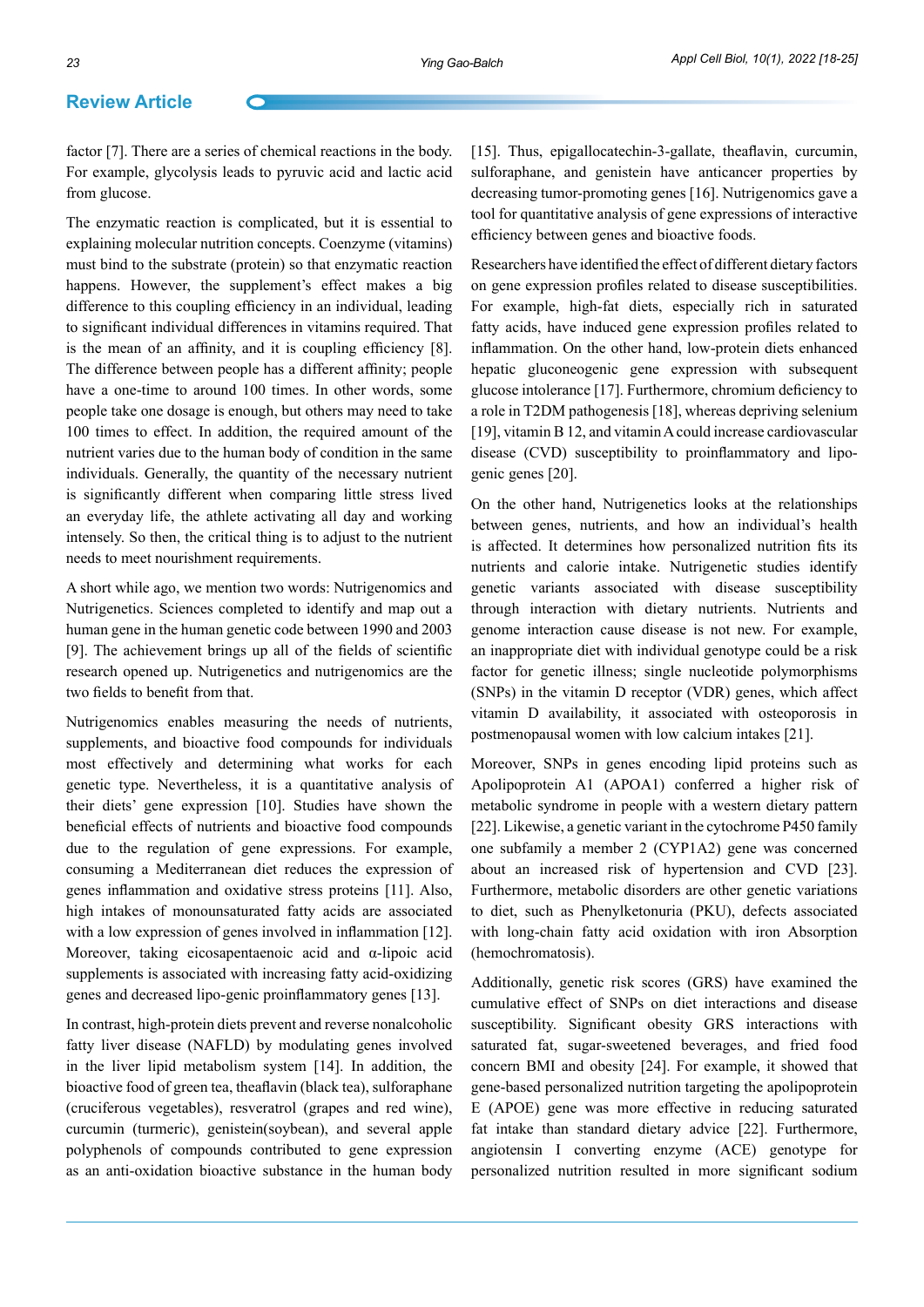intake changes than general population-based nutritional advice [25]. Likewise, individuals who have their fatty acid desaturase 1 (FADS1) genotype was more aware of the role of omega-3 fatty acids in health than those who did not receive their personal genetic information [26]. These findings are related to a better understanding, awareness, and usefulness of genetics-based dietary recommendations than general nutritional advice.

In addition to SNPs, previous studies have found evidence of an association between Choroidal Neovascularization (CNVs) and the risk of metabolic diseases. For example, CNV in the leptin receptor (LEPR) gene was associated with metabolic traits and the risk of T2DM [27]. Another DNA biomarker is the pentanucleotide (CTTTA) Del/Ins variant in the three ′ -UTR of the LEPR gene, which was associated with the risk of T2D [28]. Analyzing the relationships between risks factors of disease genes and nutrients with a new tool of nutrigenetic is also cost-effective to link to nutrients and diseases of genes. How an individual's health is affected, and how nutrients combine into a person's chronic diseases genes to reduce their risks. That is why further studies are needed to assess possible interactions between these genetic variants and dietary intake concerning disease risk and their effects on dietary response.

As an above result, we will no longer rely on dietary recommendations that fit all American policies. Instead, we are discovering a recommended solution for personalized nutrition. We are searching for the maximum effect to increasing interaction efficiency between genes and bioactive foods in the individual human body. Designing a customized diet to optimize individual diet needs by leveraging our knowledge of Nutrigenomics and Nutrigenetics is our health care new challenge.

#### **References**

- 1. [Farhud DD, Yeganeh MZ \(2010\) Nutrigenomics and Nutrigenetics.](https://www.ncbi.nlm.nih.gov/pmc/articles/PMC3481686/)  [Iranian J Publ Health 39: 1-14.](https://www.ncbi.nlm.nih.gov/pmc/articles/PMC3481686/)
- 2. [Sales NMR, Pelegrini PB, Goersch MC \(2014\) Nutrigenomics:](https://www.hindawi.com/journals/jnme/2014/202759/)  [Definitions and Advances of This New Science. J Nutr Metab](https://www.hindawi.com/journals/jnme/2014/202759/)  [2014: 202759.](https://www.hindawi.com/journals/jnme/2014/202759/)
- 3. [Picó C, Serra F, Rodríguez AM, Keijer J, Palou A \(2019\)](https://pubmed.ncbi.nlm.nih.gov/31100942/)  [Biomarkers of Nutrition and Health: New Tools for New](https://pubmed.ncbi.nlm.nih.gov/31100942/)  [Approaches. Nutrients 11: 1092.](https://pubmed.ncbi.nlm.nih.gov/31100942/)
- 4. [Norheim F, Gjeistad IMF, Hjorth M, Vinknes KJ, Langleite TM,](https://pubmed.ncbi.nlm.nih.gov/23208524/)  [et al. \(2012\) Molecular Nutrition Research The Modern Way Of](https://pubmed.ncbi.nlm.nih.gov/23208524/)  [Performing Nutritional Science. Nutrients 4: 1898-1944.](https://pubmed.ncbi.nlm.nih.gov/23208524/)
- 5. [Tschanz C, Stargel WW, Thomas JA \(1996\) Interactions Between](https://www.sciencedirect.com/science/article/abs/pii/S1054358908602732)  [Drugs and Nutrients. Advances in Pharmacology 35: 1-26.](https://www.sciencedirect.com/science/article/abs/pii/S1054358908602732)
- 6. [Moore LB \(2013\) Nutrient-Drug Interactions and Food. Colorado](https://extension.colostate.edu/topic-areas/nutrition-food-safety-health/nutrient-drug-interactions-and-food-9-361/)  [State University, Fact Sheet No 9: 361.](https://extension.colostate.edu/topic-areas/nutrition-food-safety-health/nutrient-drug-interactions-and-food-9-361/)
- 7. [Bushra R, Aslam N, Khan AY \(2011\) Food-Drug Interactions.](https://www.ncbi.nlm.nih.gov/pmc/articles/PMC3191675/)  [Oman Med J 26: 77-83.](https://www.ncbi.nlm.nih.gov/pmc/articles/PMC3191675/)
- 8. [Prasse AA, Zauner T, Buttner K, Hoffmann R, Zuchner T \(2014\)](https://bmcbiotechnol.biomedcentral.com/articles/10.1186/s12896-014-0088-6)  [Improvement of an antibody-enzyme coupling yield by enzyme](https://bmcbiotechnol.biomedcentral.com/articles/10.1186/s12896-014-0088-6)  [surface supercharging. BMC Biotechnology. BMC Biotechnology](https://bmcbiotechnol.biomedcentral.com/articles/10.1186/s12896-014-0088-6)  [14: 88.](https://bmcbiotechnol.biomedcentral.com/articles/10.1186/s12896-014-0088-6)
- 9. NHGRI (2003) "Human Genome Project Completion: Frequently Asked Questions". National Genome Research Institute.
- 10. [Hasan MS, Feugang JM Liao SF \(2019\) A Nutrigenomics](https://pubmed.ncbi.nlm.nih.gov/31414073/)  [Approach Using RNA Sequencing Technology to Study Nutrient–](https://pubmed.ncbi.nlm.nih.gov/31414073/) [Gene Interactions in Agricultural Animals. Current Developments](https://pubmed.ncbi.nlm.nih.gov/31414073/)  [in Nutrition 3: nzz082.](https://pubmed.ncbi.nlm.nih.gov/31414073/)
- 11. [Johnson CS, Shivley C, Michalson KT, Lea AJ, Debo RJ, et al.](https://pubmed.ncbi.nlm.nih.gov/34338633/)  [\(2021\) Contrasting effects of Western vs Mediterranean diets on](https://pubmed.ncbi.nlm.nih.gov/34338633/)  [monocyte inflammatory gene expression and social behavior in a](https://pubmed.ncbi.nlm.nih.gov/34338633/)  [primate model. eLife 10: e68293.](https://pubmed.ncbi.nlm.nih.gov/34338633/)
- 12. [van Dijk SJ, Feskens EJM, Bos MB, de Groot LCPGM, de Vries](https://pubmed.ncbi.nlm.nih.gov/22623392/)  [JHM, et al. \(2021\) Consumption of a high monounsaturated](https://pubmed.ncbi.nlm.nih.gov/22623392/)  [fat diet reduces oxidative phosphorylation gene expression in](https://pubmed.ncbi.nlm.nih.gov/22623392/)  [peripheral blood mononuclear cells of abdominally overweight](https://pubmed.ncbi.nlm.nih.gov/22623392/)  [men and women. J Nutr 142: 1219-1225.](https://pubmed.ncbi.nlm.nih.gov/22623392/)
- 13. [González-Becerra K, Ramos-Lopez O, Barron-Cabrera E,](https://lipidworld.biomedcentral.com/articles/10.1186/s12944-019-1120-6)  [Riezu-Boj JI, Milagro FI, et al. \(2019\) Fatty acids, epigenetic](https://lipidworld.biomedcentral.com/articles/10.1186/s12944-019-1120-6)  [mechanisms and chronic diseases: A systematic review. Lipids in](https://lipidworld.biomedcentral.com/articles/10.1186/s12944-019-1120-6)  [Health and Disease 18: 178.](https://lipidworld.biomedcentral.com/articles/10.1186/s12944-019-1120-6)
- 14. [Perdomo CM, Fruhbeck G, Escalada J \(2019\) Impact of Nutritional](https://pubmed.ncbi.nlm.nih.gov/30901929/)  [Changes on Nonalcoholic Fatty Liver Disease. Nutrients 11: 677.](https://pubmed.ncbi.nlm.nih.gov/30901929/)
- 15. [Cao J, Han Z, Tian L, Chen K, Fan Y, et al. \(2014\) Curcumin](https://pubmed.ncbi.nlm.nih.gov/25241044/)  [inhibits EMMPRIN and MMP-9 expression through AMPK-](https://pubmed.ncbi.nlm.nih.gov/25241044/)[MAPK and PKC signaling in PMA induced macrophages. J](https://pubmed.ncbi.nlm.nih.gov/25241044/)  [Transl Med 12: 266.](https://pubmed.ncbi.nlm.nih.gov/25241044/)
- 16. [Huang Z, Wang C, Wei L, Wang J, Fan Y, et al. \(2008\) Resveratrol](https://pubmed.ncbi.nlm.nih.gov/18647594/)  [inhibits EMMPRIN expression via P38 and ERK1/2 pathways in](https://pubmed.ncbi.nlm.nih.gov/18647594/)  [PMA-induced THP-1 cells. Biochem Biophys Res Commun 374:](https://pubmed.ncbi.nlm.nih.gov/18647594/)  [517-521.](https://pubmed.ncbi.nlm.nih.gov/18647594/)
- 17. [Vo TX, Revesz A, Sohi G, Ma N, Hardy DB \(2013\) Maternal](https://pubmed.ncbi.nlm.nih.gov/23633563/)  [protein restriction leads to enhanced hepatic gluconeogenic gene](https://pubmed.ncbi.nlm.nih.gov/23633563/)  [expression in adult male rat offspring due to impaired expression](https://pubmed.ncbi.nlm.nih.gov/23633563/)  [of the liver X receptor. J Endocrinol 218: 85-97.](https://pubmed.ncbi.nlm.nih.gov/23633563/)
- 18. [Zhang Q, Sun X, Xiao X, Zheng J, Li M, et al. \(2017\) Dietary](https://pubmed.ncbi.nlm.nih.gov/28072825/)  [chromium restriction of pregnant mice changes the methylation](https://pubmed.ncbi.nlm.nih.gov/28072825/)  [status of hepatic genes involved with insulin signaling in adult](https://pubmed.ncbi.nlm.nih.gov/28072825/)  [male offspring. PLoS One 12: e0169889.](https://pubmed.ncbi.nlm.nih.gov/28072825/)
- 19. [Adaikalakoteswari A, Finer S, Viyias PD, McCarthy CM,](https://pubmed.ncbi.nlm.nih.gov/25763114/)  [Vatish M, et al. \(2015\) Vitamin B12 insufficiency induces](https://pubmed.ncbi.nlm.nih.gov/25763114/)  [cholesterol biosynthesis by limiting s-adenosylmethionine and](https://pubmed.ncbi.nlm.nih.gov/25763114/)  [modulating the methylation of SREBF1 and LDLR genes. Clin](https://pubmed.ncbi.nlm.nih.gov/25763114/)  [Epigenet 7: 14.](https://pubmed.ncbi.nlm.nih.gov/25763114/)
- 20. [Feng Y, Zhao LZ, Hong L, Shan C, Shi W, et al. \(2013\) Alteration](https://pubmed.ncbi.nlm.nih.gov/23333085/)  [in methylation pattern of GATA-4 promoter region in vitamin](https://pubmed.ncbi.nlm.nih.gov/23333085/)  [A-deficient offspring's heart. J Nutr Biochem 24: 1373-1380.](https://pubmed.ncbi.nlm.nih.gov/23333085/)

#### **Review Article**